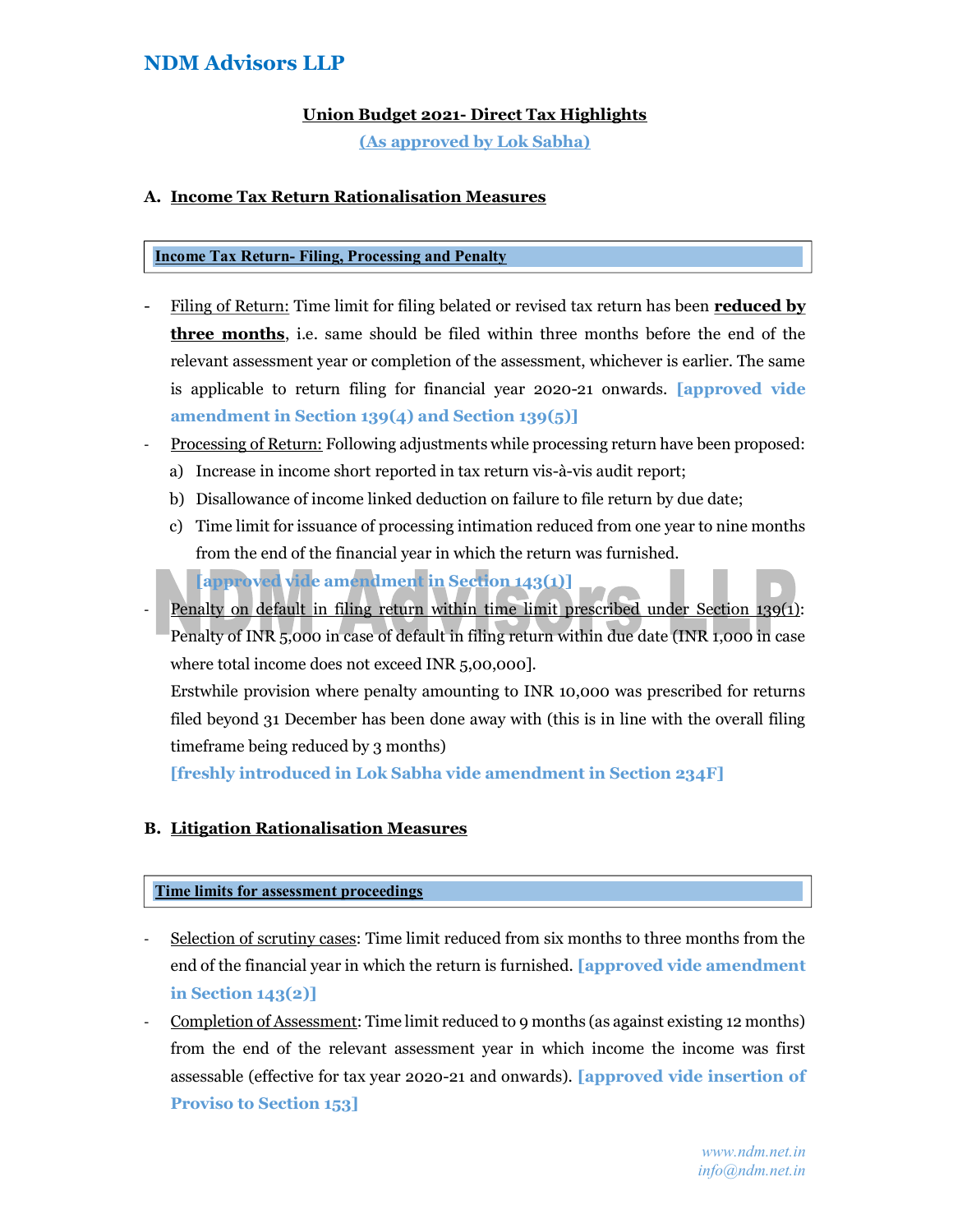#### Procedure for re-assessment and search assessment

- Re-assessment proceedings valid only where gathered information suggests income escaping assessment; [approved vide substituted Section 148 (proviso 1) read with newly inserted Section 148]
- Prescription of specific circumstances defining source of information with effect from 1 April 2021 viz (a) specified information / data from CBDT (b) objections from CAG on the assessment of taxpayer (c) Survey or search action (d) money, bullion, jewellery or other valuable article or thing, books of account or documents seized;

Further, in case of items listed in point (c) and (d) above, it shall be deemed that the information gathered by the AO pertains to three immediately preceding assessment years. [approved vide substituted Section 148 (Explanation 1 and 2)]

- Procedure for Re-assessment: Conduct enquiry with prior approval of specified authority, opportunity of being heard (7-30 days) along with results of enquiry, consider the reply and issue order with one month;
	- Above procedure not applicable for cases falling under point  $(c)$  and  $(d)$  above  $\sqrt{p\cdot q}$ vide insertion of new Section 148A]
- Time limit for conducting reassessment proceedings: 3 years from the end of relevant assessment year (10 years in case income escaping assessment more than INR 50 lacs). [approved vide substituted Section 149]
- Specified authority under re-assessment regime:
	- a. 3 years or less: Principal Commissioner/ Principal Director or Commissioner/ Director
	- b. More than 3 years and less than 10 years: Principal Chief Commissioner/ Director General or Chief Commissioner/ Director General

[approved vide substituted Section 151]

## Faceless proceedings before Income Tax Appellate Tribunal ('ITAT')

- Elimination/minimisation of interface between ITAT and litigants;
- Introducing a dynamic jurisdiction enabled appellate system [approved vide amendment in Section 255]

#### Dispute Resolution Committee (DRC) for small taxpayers

- DRC to cover cases having income of upto INR 50 lacs and proposed variation of upto INR 10 lacs.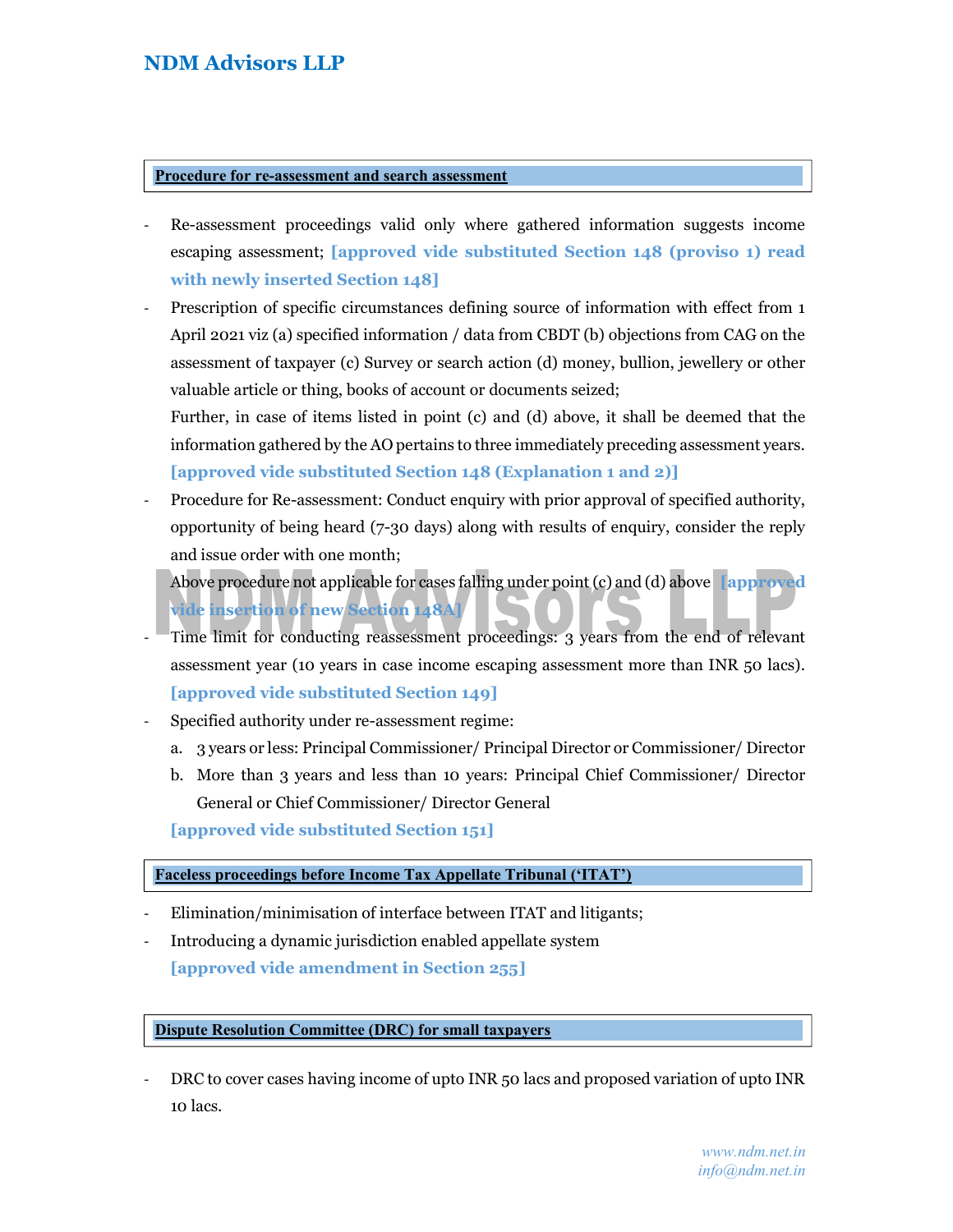- Provisions of reduction/waiver of penalty and immunity from prosecution.
- Certain persons shall be ineligible to take benefit of the regime such as those against whom orders/ proceedings of detention, prosecution etc. are being initiated. [approved vide insertion of new Chapter XIX-AA]

# Board of Advance Ruling (BAR) for early disposal of cases in place of Authority for Advance Ruling (AAR)

- The AAR mechanism to cease and its powers to vest in BAR (existing cases to be automatically transferred to BAR from effective date);
- Ruling of BAR appealable before High Court (within  $60 + 30$  days); [approved vide insertion of New Section 245W]
- Amendment effective from 1 April 2021 [approved vide amendment in Section 245N, Section 245O, New Section 245OB, Section 245P, Section 245Q, Section 245R, Section 245S, Section 245T, Section 245U, Section 245V]

#### Interim Board ('IB') to replace Income-Tax Settlement Commission (ITSC)

- All powers of ITSC shall vest in IBs;
- Option to withdraw the pending application within 3 months (in such case, matter shall revive before last adjudicating authority and materials gathered during ITSC not to be used);
- Amendment is effective 1 February 2021.

[approved vide amendment inter-alia in Section 245B, New Section 245AA, Section 245A, Section 245B, Section 245BC, Section 245BD, Section 234D, Section 245DD, Section 245F, Section 245G, Section 245H, Section 245L, ]

## C. Withholding Tax Rationalisation Measures

#### TDS on purchase of goods by buyer

- Buyer required to deduct TCS at the rate of 0.1% while making payment to resident for purchase of goods exceeding INR 50 lacs in any fiscal year.
- Applicable only in cases where buyer's turnover exceed INR 10 Crores in preceding financial year.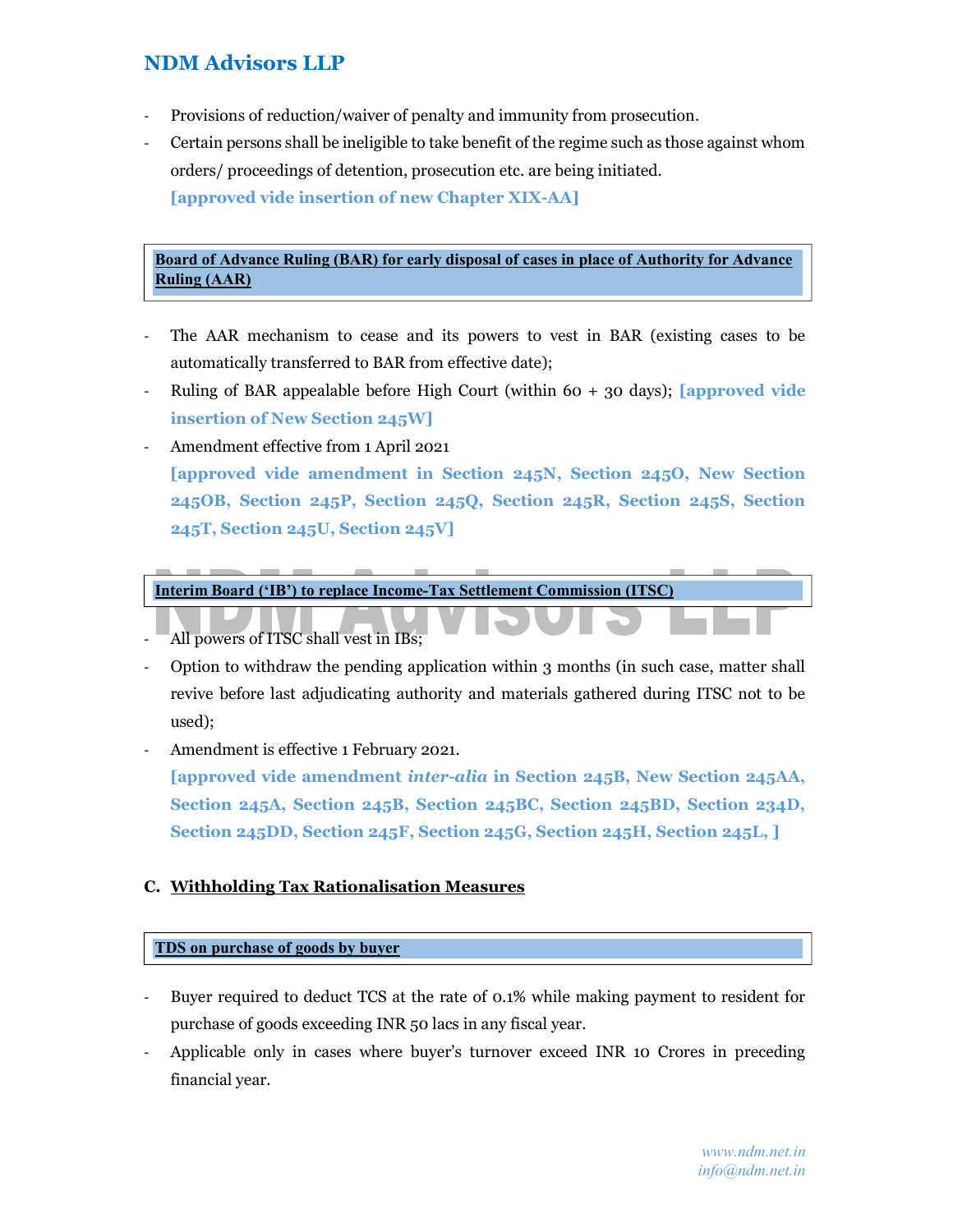- Where buyer fails to furnish PAN, rate of 5% would be applicable instead of 0.1% [approved vide insertion of proviso to Section 206AA]
- TDS not liable to be deducted in case the transaction is already subject to TDS/TCS under other provisions of Act.

[approved vide insertion of new Section 194Q]

## Penal TDS/TCS for tax return defaulters

- Penal TDS/TCS rates in case of taxpayers liable to TDS/TCS amounting to INR 50,000 or more in current year and having failed to file tax returns in both of immediately two preceding years. However, NR not having a PE in India is excluded from purview of this Section.
- Prescribed rate twice the rate of TCS or 5% (whichever is higher).
- Applicable on persons who failed to file tax return for preceding two years (excluding nonresident without any permanent establishment)

[approved vide insertion of new Section 206AB and Section 206ACCA]

#### Amendment in TDS on payments to Foreign Institutional Investors (FIIs)

It is proposed that FPIs would now be eligible to claim treaty benefits, subject to the FPI furnishing a Tax Residency Certificate. **[approved vide insertion of proviso to** Section 196D]

#### D. Extension of Tax Benefits

## Tax holiday to start-ups till 31 March 2022

- Current profit-linked deduction (100%) to eligible start-ups incorporated on or after 1 April 2016 and before 1 April 2021 and exemption of long-term capital gains from transfer of residential property on or before 31 March 2021 are extended up to 31 March 2022. [approved vide amendment in Section 80-IAC]

#### Approved housing projects

- Current tax holiday for real estate companies engaged in approved housing projects between 1 June 2016 and 31 March 2021 extended up to 31 March 2022. [approved vide amendment in Section 80IBA]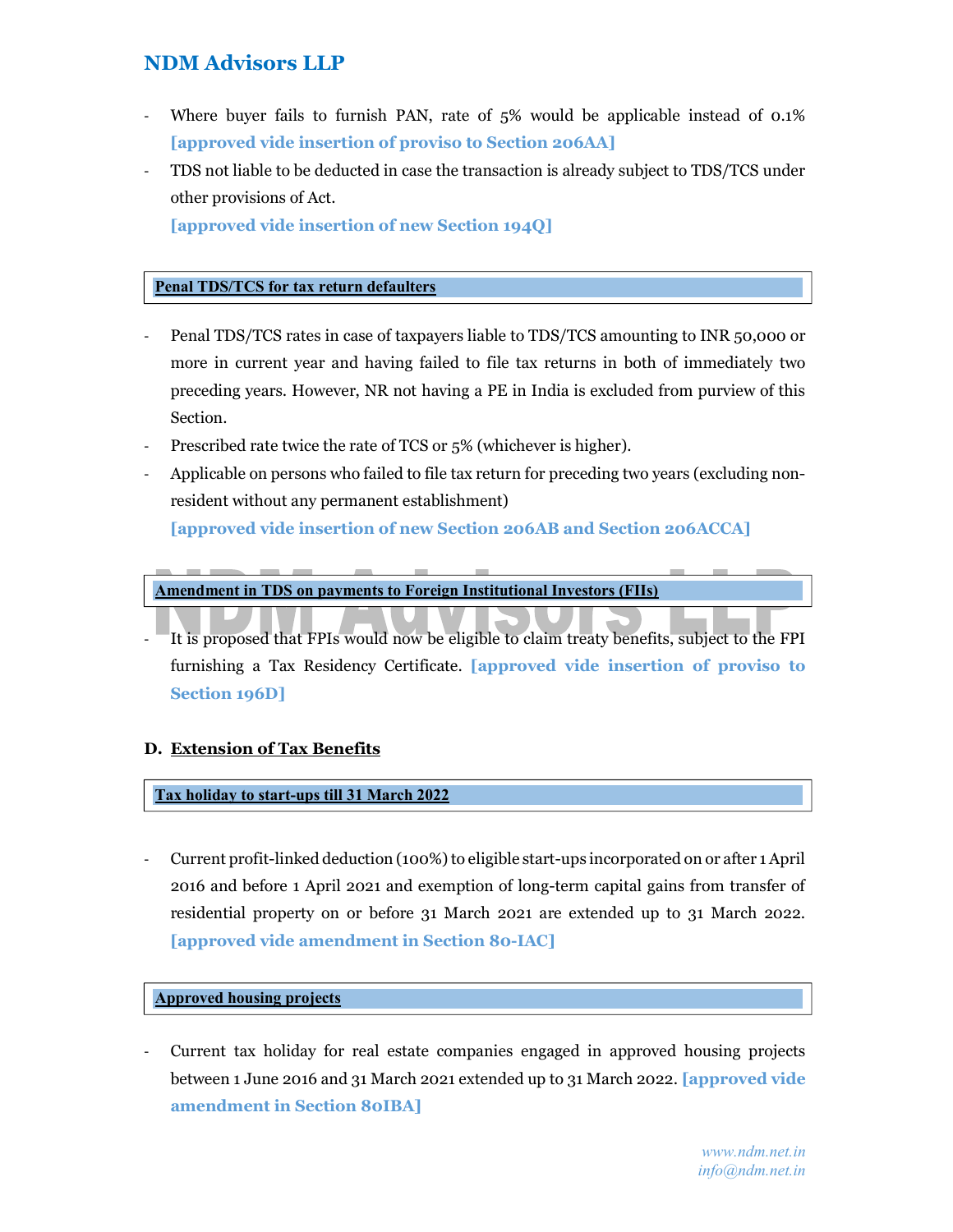- Also, it is proposed to allow 100% tax holiday to notified affordable rental housing projects (as notified by Central Government) upto 31 March 2022. [approved vide amendment in Section 80-IBA]

Benefit of tax exemption extended to educational institutions and hospitals with annual receipts of INR 5 Crores

- Annual receipts threshold for educational institutions and hospitals for claiming exemption is increased from INR 1 Crores to INR 5 Crores. [approved vide amendment in Section 10(23C)]

Safe harbour variation tolerance limit increased from 10% to 20%

Safe harbour pertaining to difference in stamp duty value and actual consideration is increased to 20% (from existing 10%) in case of transfer of residential properties taking place between 12 November 2020 and 30 June 2021 (consideration not to exceed INR 2 Crores). [approved vide insertion of proviso to Section 43CA]

E. Other Direct Tax Amendments

#### Goodwill not eligible for depreciation

- It is proposed that depreciation would not be claimable on goodwill (both purchased and acquired).
- Goodwill has also been excluded from definition of 'block of assets-intangibles'. [approved vide amendment in Section 2(11) and Section 32 and Section 43]
- Cost of acquisition of the goodwill in cases covered under Section 49(1), which was erstwhile considered to be the cost for which the previous owner had acquired the same, would be considered to be nil. [approved vide amendment in Section  $55(1)$ ]

Tax audit threshold increased from INR 5 Crores to INR 10 Crores

Threshold for relief from tax audit increased from INR 5 Crores to INR 10 Crores provided cash transactions do not exceed 5%. [approved vide amendment in Section 44AB]

Attachment of property in case of falsifying books of accounts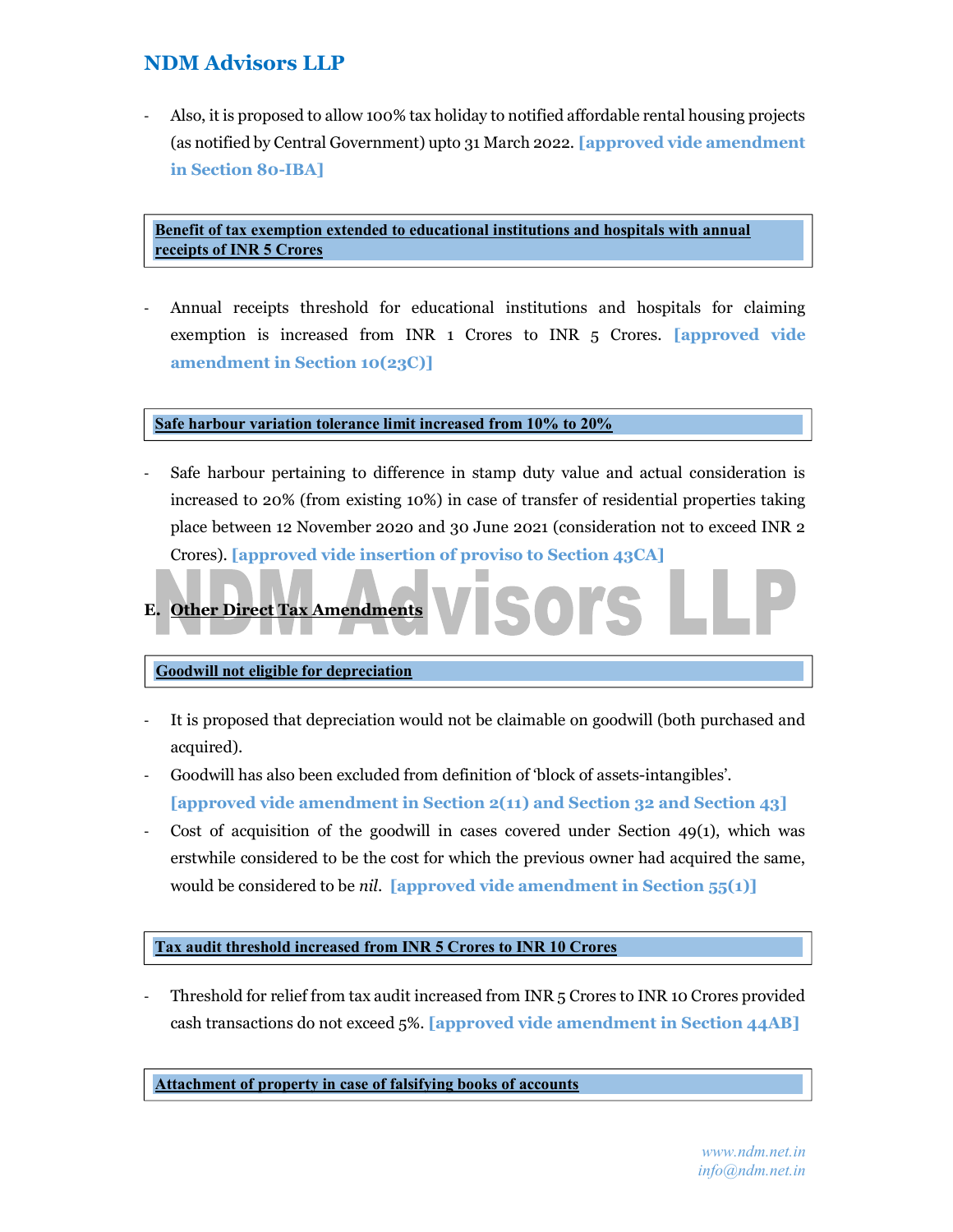Tax authority permitted to provisionally attach property in cases of falsification/omission of entries in books of accounts, provided the amount of penalty imposable is likely to exceed INR 2 Crores. [approved vide amendment in Section 281B]

## Exemption with respect to Charitable / Religious Purpose

- Voluntary Corpus donations shall be required to be kept in specified accounts as prescribed under sub-section 5 of Section 11.
- The aforesaid amounts shall not be deemed to be application of income for charitable purposes.

[approved vide amendment in Section 11]

## Minimum Alternate Tax

- While calculation of book profits under Section 115JB for foreign company, dividend expenditure and income of such foreign company shall also be added back. [approved vide amendment to Section 115JB]
- While calculating book profits under Section 115JB, in case of inflation in book profits on account of adjustments related to advance pricing agreement, on specific request of the assessee, such book profits shall be recomputed under Section 154 approved vide amendment to Section 115JB]

## Tax Benefits to Specified Overseas Entities/ IFSCs

- Investment division of offshore banking unit (located in IFSC and commencing operations from 31 March 2024) shall be liable to tax in India only on such portion of Income that is attributable to Indian operations. [approved vide amendment to Section 115AD]
- Capital Gains on reconstitution of specified entity shall be calculated as per the provisions of Section 45(4). Further, while calculation of capital gains, impact of revaluation or selfgenerated assets not to be considered [approved vide amendment to Section 45]
- Any transfer by way of relocation of a capital asset by original fund (fund located overseas) to resulting fund (IFSC in India) would not be categorised as capital transfer under Section 45. [approved vide insertion of sub-sections (viiac) and (viiad) along with explanations thereto to Section 47]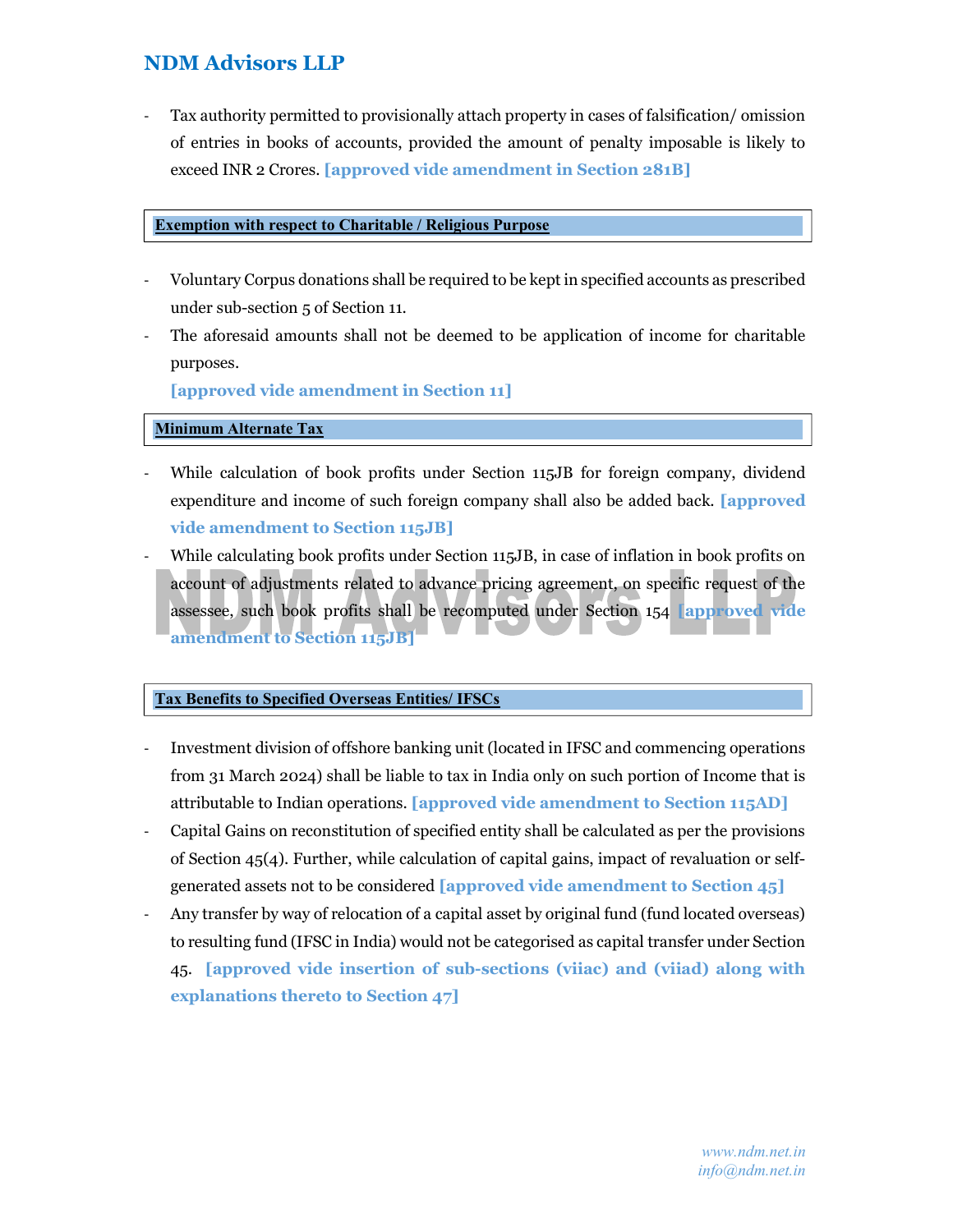#### **Others**

- Penalty amounting to INR 1,000 prescribed for not quoting of Aadhaar number under Section 139AA(2). [freshly introduced in Lok Sabha vide newly inserted Section 234H]
- Revisionary powers as laid down under Section 263, which were erstwhile conferred upon the Principal Commissioner or Commissioner have now been conferred upon Principal Chief Commissioner, Chief Commissioner and Principal Commissioner. [freshly introduced in Lok Sabha vide amendment in Section 263]
- Presumptive taxation provisions as provided under Section 44ADA would only be applicable to individuals, partnership firms and LLPs. [approved vide amendment in Section 44ADA]
- Amount received under Unit Linked Insurance Policy (including bonus) shall be taxed as capital gains. [approved vide amendment in Section 45(1B)]
- Exemption from withholding tax (WHT) to REIT and InvIT in whose hands dividend is exempt. [approved vide amendment in Section 194]
- In case of long term capital gain on slump sale, fair market value of asset shall be deemed to be full value of consideration; [freshly introduced in Lok Sabha vide amendment in Section 50B]
- Exemption from capital gains on transfer of residential property by eligible start-up has been extended to 31 March 2022. [approved vide amendment in Section 54GB]
- Tax neutrality provisions extended to conversion of urban co-operative banks into banking companies; [approved vide amendment in Section 47]
- Facilitating strategic disinvestment of public sector companies; [approved vide amendment inter-alia in Section 2(19AA), Section 72A]
- LTC Cash Scheme: Individuals eligible to claim INR 36,000 or 1/3 of eligible expenditure (under employment contract); [approved vide amendment in Section 10(5)]
- Deduction in respect of interest on loan taken for specified housing property of INR 150,000 continued till 31 March 2022; [approved vide amendment in Section 80EEA]
- Senior Citizens above age of 75 years exempt from filing of tax return in case of pension and bank interest income (provided bank interest is received in same bank account in which pension is received). Further, bank shall be liable to deduct TDS on the entire income earned by such persons at rates in force; [approved vide insertion of new Section 194P]